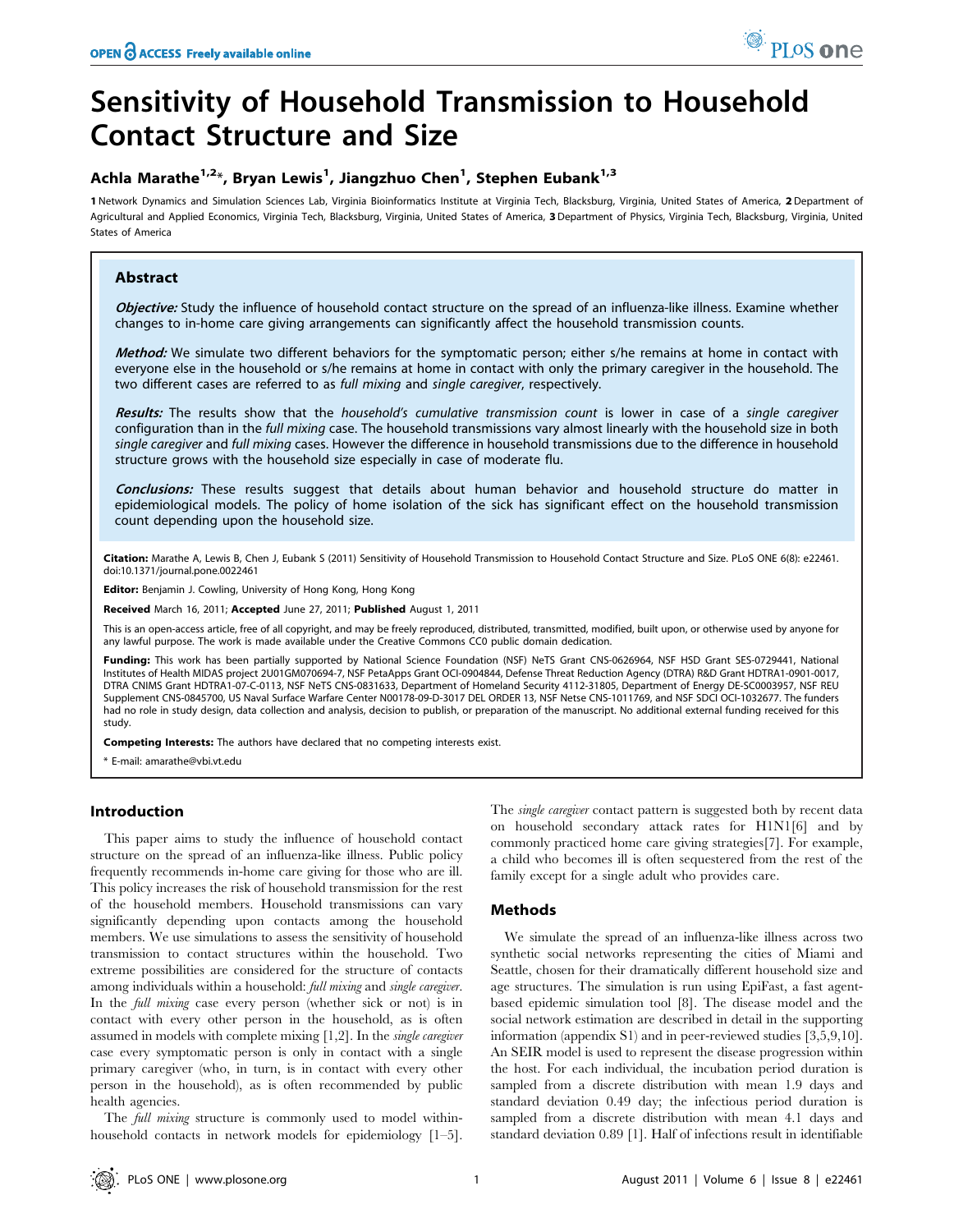symptoms, the other half are asymptomatic and are 47% less infectious than those with symptoms. Five infections from external sources occur within the population each day to seed the epidemic. The simulation is run for 300 days. Reported results are based on an average of 100 simulation replicates.

This paper defines household transmissions as all infections between household members. This includes all household members who are infected by another household member, even those that result from subsequent reintroductions of illness following the initial index case. Thus in the scenario illustrated in Figure 1b there are four household transmissions, caused by two introductions of illness, and in the scenario illustrated in Figure 1c there are zero household transmissions despite two introductions of illness. All infections are counted as household transmissions regardless of whether they are symptomatic or asymptomatic. This definition of household transmissions has been used in the literature before [11] although some researchers report cumulative secondary infections in the household and commonly impose a time limit of 7 to 14 days to restrict to observed infections that can be epidemiologically linked to the index case in the household [6,12,13]. We do not impose such a constraint because we can determine from the simulation whether an infection was caused by within-household transmission. Other measures of within-household transmission are of course possible, but we do not expect the results here to be sensitive to the choice of measure.

For all the simulations, symptomatic individuals undergo home isolation, modeled by removing all the non-home contacts for the individual. Thus they can only expose household members to infection. To study the effect of different household structures, we introduce two different behaviors for the symptomatic person: either s/he remains at home in contact with everyone else in the household or s/he remains at home in contact with only the primary caregiver in the household. The two different cases will be referred to as full mixing and single caregiver, respectively. We choose Miami and Seattle because these two cities have significantly different age and household size distributions as shown in Table 1. Seattle has a younger population than Miami but Miami has larger households than Seattle. When the effect of age based intervention is measured on the total attack rate in the two cities,

#### Table 1. Demographics of Miami and Seattle.

|                                               | Miami         | Seattle       |  |  |
|-----------------------------------------------|---------------|---------------|--|--|
| <b>Total Population</b>                       | 2,095,627     | 3,211,727     |  |  |
| Age Percentage in Each Category               |               |               |  |  |
| Preschool (0-4yrs.)                           | 6.74          | 6.78          |  |  |
| School Age (5-18 yrs.)                        | 15.03         | 20.33         |  |  |
| Adults (19-64 yrs.)                           | 65.04         | 63.08         |  |  |
| Seniors (65+ yrs.)                            | 13.18         | 9.8           |  |  |
| % Households (and % People) by Household Size |               |               |  |  |
| 1-2 persons                                   | 50.13 (26.99) | 60.75 (37.65) |  |  |
| 3-4 persons                                   | 34.04 (41.08) | 29.91 (41.45) |  |  |
| 5-6 persons                                   | 12.89 (23.92) | 8.14 (17.09)  |  |  |
| 7 or more                                     | 2.94(8.01)    | 1.2(3.81)     |  |  |

Age and household size distributions of Miami and Seattle, based on 2000 US Census.

doi:10.1371/journal.pone.0022461.t001

these differences seem to cancel each other out in the full mixing case [14].

The overall attack rate is similar in these two cities because disease spreads more among children and among larger households due to the higher number of contacts. This research aims to examine the effect of home-isolation strategy on attack rate when the household structure is assumed to be a *single caregiver* rather than *full mixing*. We hypothesize that because the *single* caregiver structure reduces the number of household contacts, it will also reduce the attack rate.

In a single caregiver case, each symptomatic non-caregiver has only one contact (his caregiver), while in a full mixing case he has contact with all family members. We expect everyone's likelihood of infection to decrease in a single caregiver case due to reduced contacts with infectious people. For a susceptible non-caregiver this is mainly because he has less contact with sick family members; for a susceptible caregiver this is because there are fewer



Figure 1. The contact structure within a household may change when a member becomes ill. The left panel shows a full mixing graph representing contacts between every pair of people in a household. Each node represents a member of the household and each edge represents a contact between them. The diamond shaped node represents the primary caregiver. Panel B in the middle shows that two members become infected from the outside contacts (nodes outside the big dashed circle). The index case spreads infection to 3 other members in the house which are marked by filled nodes; the second introduction infects one more member. Together they transmit to 4 members in the household so in this example, the transmission cumulative count is 4 and the proportion of infected members in the household under our definition is 4 out of 7 or 0.57. Panel C shows the contact pattern in a household with a single caregiver. The two infected nodes are now in contact with only the caregiver and no one else.

doi:10.1371/journal.pone.0022461.g001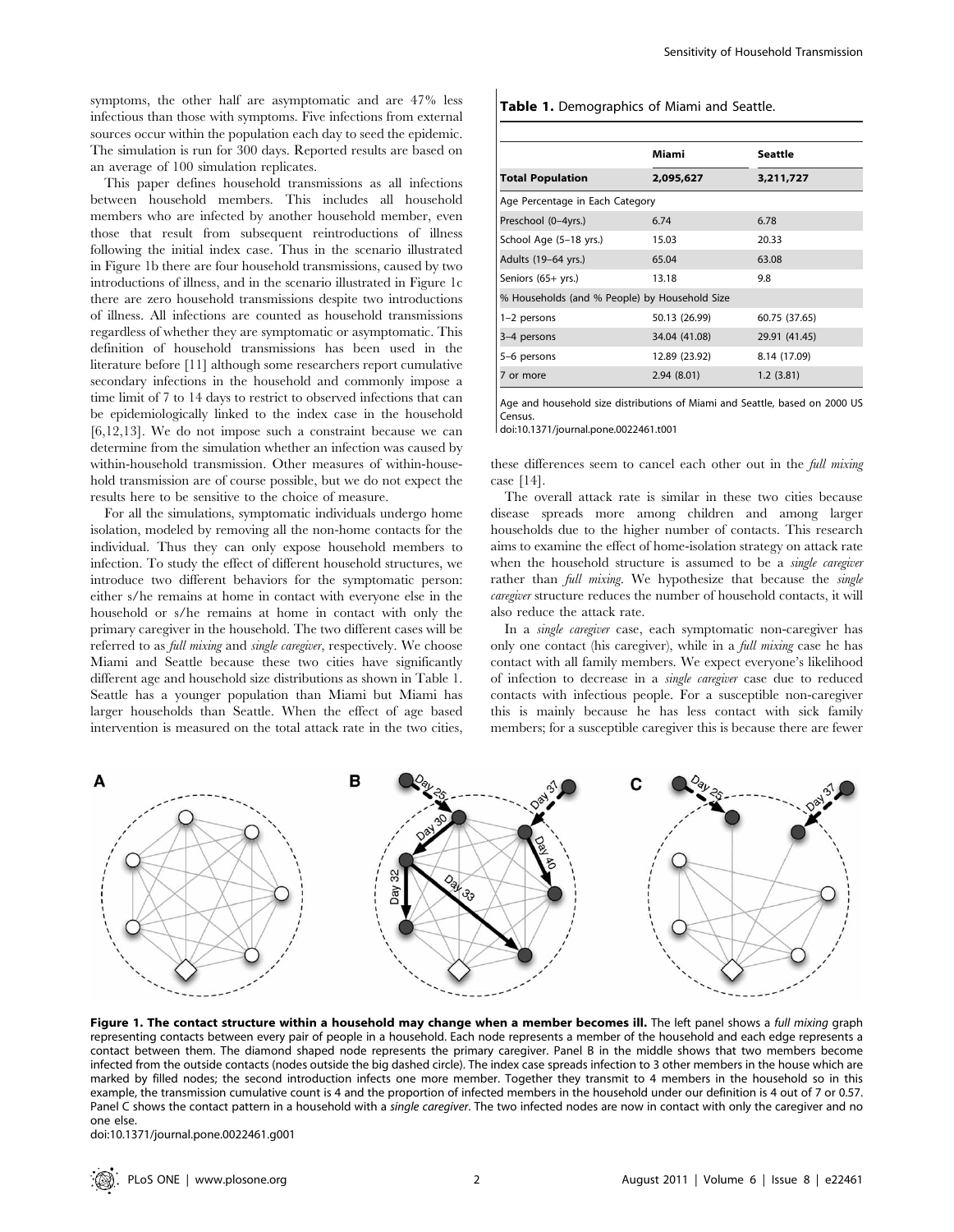sick family members. For simplicity of explication, the disease model does not include an age-dependent susceptibility. Possible consequences of such age-dependence are discussed in the Conclusions section.

Given the assumptions about behavior and those embedded in the disease model and social networks, the only free parameter is  $\tau$ , the rate at which disease is transmitted between an infectious person and a susceptible person when they are in contact.  $\tau$  is expressed as a probability per unit of contact time. The overall infection attack rate in an epidemic is a function of  $\tau$  and the social network (and other parameters held fixed here). We compare and contrast the relationship between the attack rate and  $\tau$  in 100 simulation runs for each of the two cities under both assumptions about household structure. We also compare the dependence of household transmission on household size with that observed for H1N1.

#### Rules for Assigning Primary Caregiver in the Household

The study uses the following rules to designate the primary caregiver in each household:

- N In a household with only one adult or with no adult, the oldest person is the primary caregiver.
- In a household with 2 or more adults.

- If there is a non working female adult she is the primary caregiver, else the non working male adult is the primary caregiver. If there are multiple non-working females/males available, a random selection is made.

- If all adults are working, oldest female is the primary caregiver.

- If all adults are working and there are no females, the oldest male is the primary caregiver.

We do not intend to suggest this as an optimal or even good set of rules, but we believe it reflects common practice.

#### Results

Figure 2 shows the sensitivity of the overall attack rate to the transmissibility,  $\tau$ , for the two cases studied in each city. The same  $\tau$  results in a higher attack rate in the *full mixing* case than in the single caregiver case for both Miami and Seattle.

Table 2 shows the overall proportion of the population infected under all 8 experimental conditions. We consider a factorial design with the following treatments: two levels of infectiousness, high and moderate (yielding attack rates of roughly 60% and 20%), in order to check the robustness of the results across different attack rates; two cities, to demonstrate the relative influence of demographic features of a population; and two household contact structures. When compared to the full mixing case, the single caregiver household contact structure results in a lower overall proportion of the population becoming infected. At the high levels of infectiousness there is a 13% and 10% reduction and for moderate levels of infectiousness there is a 70% and 88% reduction, for Miami and Seattle respectively. Note that even under identical household contact structures and levels of infectiousness, the overall attack rates differ between Miami and Seattle. There are several competing factors that influence these differences, but generally they result from demographic differences between the two cities and the effects of those differences on the social network of the cities themselves.

Figure 3 shows a comparison of the proportion of infected members in a household for both cities, for *full mixing* and *single* caregiver cases, at two different levels of infectiousness. The proportion of infected members in the household is always higher in Miami than in Seattle. This is due to the fact that Miami has larger families which provide more opportunities for secondary and later infections when the sick person is kept at home. It also



Average Overall Attack Rate vs Transmissibility

Figure 2. Mean overall infection rate (averaged over 100 runs) as a function of transmission rate  $\tau$  for Miami and Seattle in the full mixing and single caregiver case. The horizontal lines indicate the attack rates in Miami with the full mixing model under high and moderate levels of infectiousness, respectively. doi:10.1371/journal.pone.0022461.g002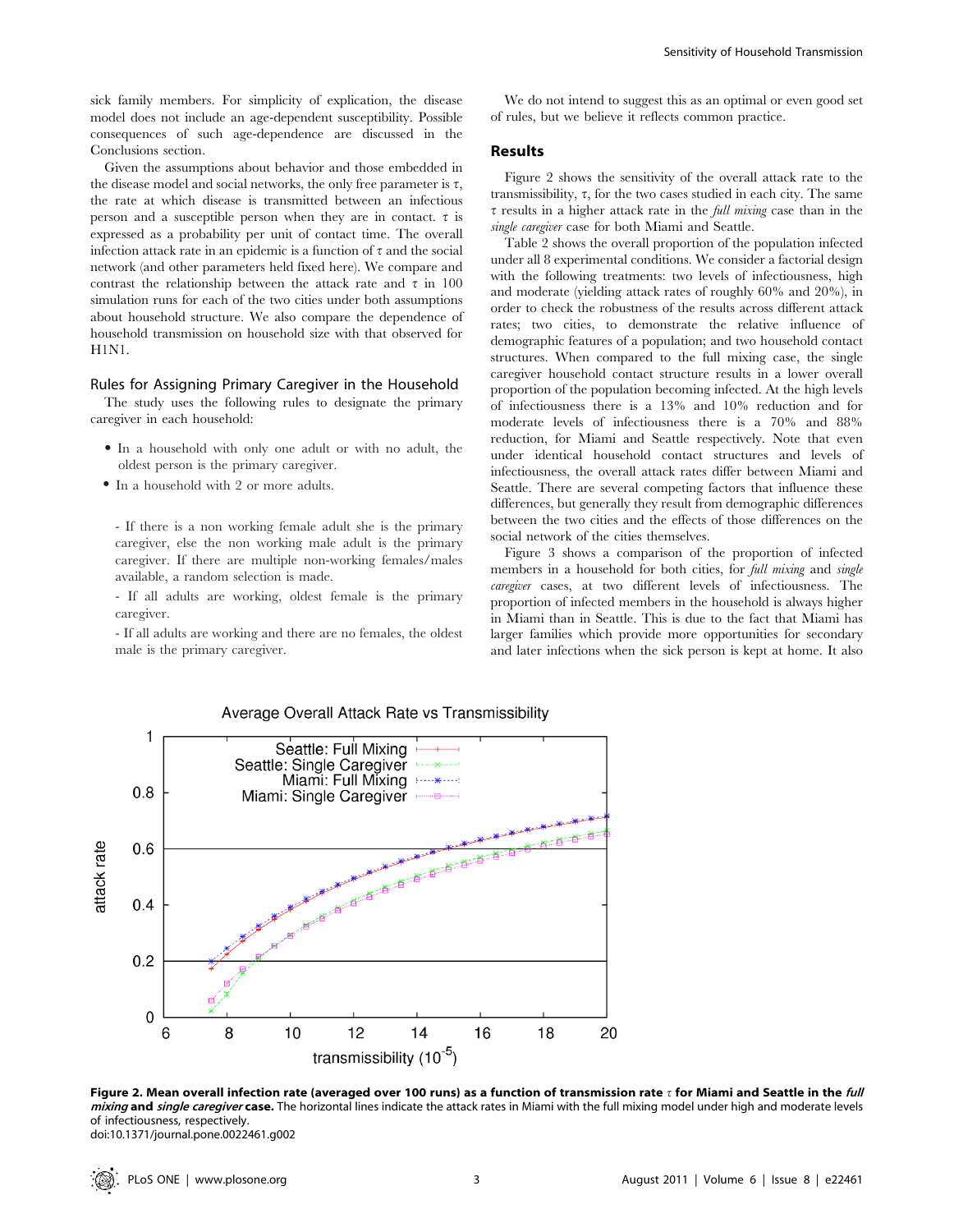Table 2. Simulated infection attack rate by city, household structure, and transmissibility.

| City    | Household<br><b>Structure</b> | $\tau (\times 10^{-4})$ min <sup>1</sup> | Proportion<br><b>Infected</b> |
|---------|-------------------------------|------------------------------------------|-------------------------------|
| Miami   | full mixing                   | 1.50                                     | 0.61                          |
| Miami   | single caregiver              | 1.50                                     | 0.53                          |
| Seattle | full mixing                   | 1.50                                     | 0.60                          |
| Seattle | single caregiver              | 1.50                                     | 0.54                          |
| Miami   | full mixing                   | 0.75                                     | 0.20                          |
| Miami   | single caregiver              | 0.75                                     | 0.06                          |
| Seattle | full mixing                   | 0.75                                     | 0.17                          |
| Seattle | single caregiver              | 0.75                                     | 0.02                          |

Relationship between the city, the household contact structure, the

transmission rate  $(\tau)$  measured per minute, and the proportion of population infected. The higher value of  $\tau(1.50\times10^{-4})$  is the high level of infectiousness and the lower value  $(0.75\times10^{-4})$  is the moderate level of infectiousness. doi:10.1371/journal.pone.0022461.t002

finds that the single caregiver case always results in fewer transmissions than the full mixing case in both cities.

Figure 4 compares the relationship between the proportion of household members infected (excluding the index case and the infections caused by outsiders) and the household size for the full mixing vs. single caregiver cases in each city for the levels of infectiousnsess. Note that transmission within the household can be lower or higher than the overall attack rate. Household transmissions capture only within-household infections (leaving out the index case and any infections caused by outsiders) whereas the overall attack rate measures all infections. As the household size increases, the proportion of household members infected also increases in both cities under both types of household structures. Results in Figure 4 from both Miami and Seattle show that household transmissions vary directly with the household size. The difference in transmissions due to household structure increases with the household size, especially when infectiousness is moderate.

The stochastic variation across simulation runs is captured in the error bars (standard deviation) shown at the top of each panel. We also analyze the distribution of within-household transmissions for a given household size to capture the variation within a class of households. Figure 5 shows the results for households of size 5 in the city of Seattle with a high level of infectiousness. In the full mixing case, more households experience 2 or more transmissions within the household; in the single caregiver case, a majority of the households experience fewer than 2 household transmissions, predominantly to the caregiver.

#### **Discussion**

The results argue for the importance of including detail about human behavior in epidemiological models, and for using appropriate disaggregated data for calibration. In particular, details about human behavior can lead to significant differences in inferring  $\tau$  from an observed total attack rate. For the sake of



Figure 3. Proportion of household members infected (averaged over 100 runs and over all households) for Miami and Seattle. The x-axis shows the household structure and the overall attack rate (AR). This figure demonstrates that the single caregiver configuration indeed results in lower household transmission than the full mixing configuration. doi:10.1371/journal.pone.0022461.g003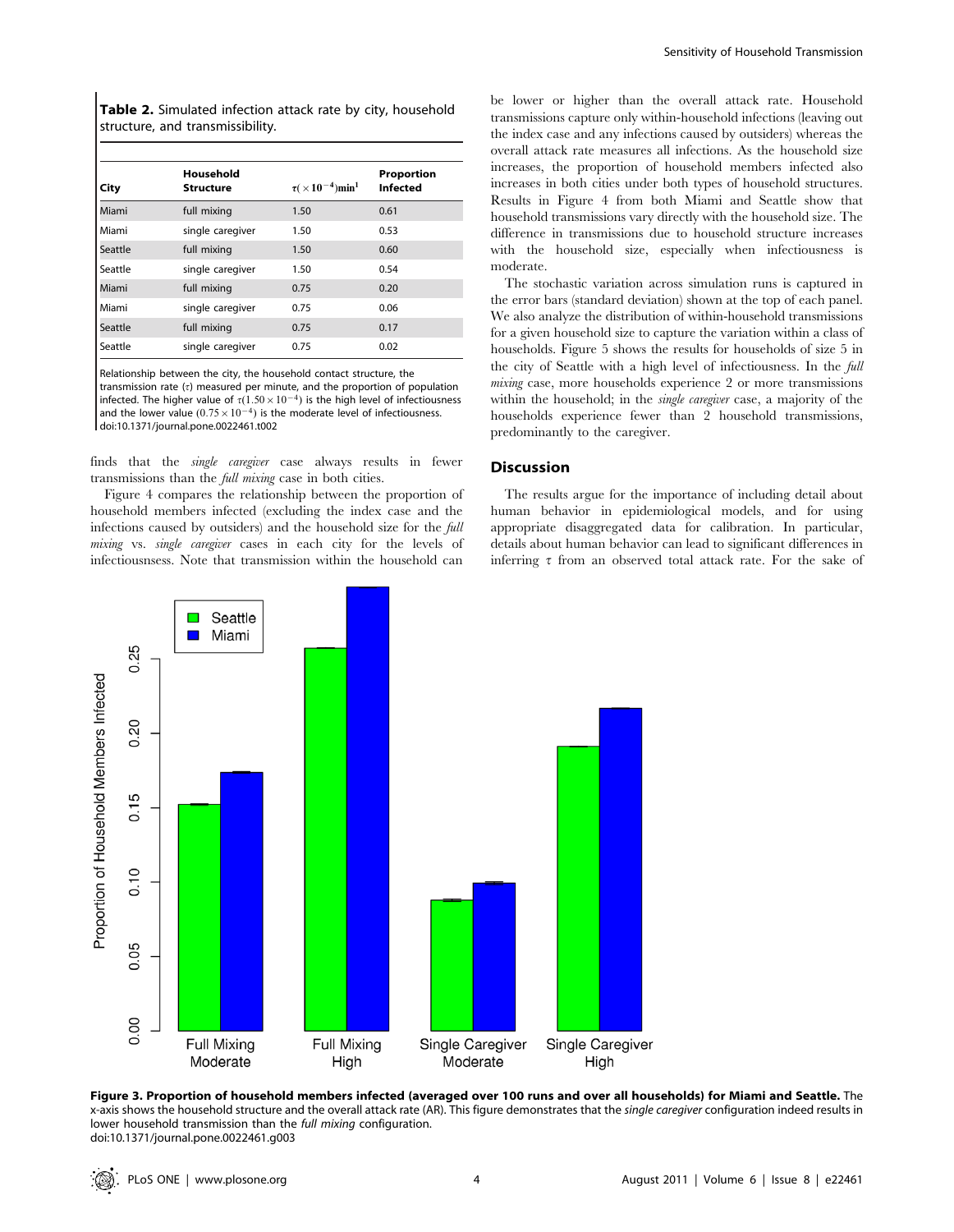

Figure 4. Proportion of the household infected vs. the household size. Left: for Miami; right: for Seattle. Households of size 7 and higher have been aggregated into one data point. As Table 1 shows, households of size 7 and higher constitute less than 3% of Miami households and 1.2% of Seattle households. The proportion of infected members in the household increases with the household size and is higher for the full mixing structure than for the single caregiver structure in both cities. The difference in proportion due to household structure also increases with household size; more so when the infectiousness is moderate. doi:10.1371/journal.pone.0022461.g004

argument, let us assume that the single caregiver case comes closer to representing reality than the full mixing case. This would imply that at the level of households, a model using full mixing within a household is incorrectly specified since it assumes higher mixing rates than the single caregiver case. Nonetheless, it is still possible to adjust or calibrate the full mixing model to any desired attack rate (often this process is erroneously considered to validate the model). However, the resulting inferred transmissibility will be systematically biased away from, and in this case downward from, its true value. When such a calibrated, but incorrectly specified model is used to study the effectiveness of interventions, two different problems arise:

- 1. The modeled effectiveness of interventions will be biased because the transmissibility is biased.
- 2. The modeled effectiveness of interventions that change the mis-specified part of the model will be wrong. For example, an intervention such as sequestration within a household will obviously have much less effect in the single caregiver case (presumed to be closer to reality) than in the full mixing case.

Relative rankings of intervention effectiveness may still be correct even though the absolute effectiveness is biased, but it depends on whether all interventions have similar sensitivity to the mis-specification.

It is important to note that the sensitivity to details of the model demonstrated here is not a problem peculiar to models that explicitly represent the details. In principle, there is a correspondence between highly detailed, or disaggregate, models and aggregate versions of those models with an effective interaction parameter that aggregates over the detailed interactions. For mathematical epidemiology, the most commonly used aggregate model is a compartmental model consisting of a set of nonlinear, coupled, first order ordinary differential equations. The coupling constants in these equations are effective interactions that aggregate the effects of the myriad pairwise transmissions simulated by a network model. Sensitivity to detail exists in the

aggregate model – the effective interaction constant for an aggregate representation of the full mixing case is different from that for the single caregiver case. However, the sensitivity is hidden, because the process of aggregation requires making symmetry assumptions about the network.

Note that the relationship between household secondary attack rate and household size, as reported by [6] is negative. However there are significant differences between their study and this one. We use cumulative household transmissions whereas the authors in [6] consider only secondary infections. They use real data from spring of 2009 on 216 households and 600 contacts whereas this research uses simulations to analyze millions of contacts. In the spring of 2009, the H1N1 outbreak was quite mild compared to 60% and 20% overall infection rates assumed in this research. Also, in [6] the households may or may not have followed any interventions to contain the spread, whereas this study intervenes with two specific household behaviors. Under both the number of potential interactions between infectious and susceptible individuals within the household increase with the size of the household, explaining the increasing trend (especially since all within household transmissions are included). The goal of this research is to demonstrate that the structure of the household contacts has a significant influence on the epidemic. This kind of detailed analysis cannot easily be done with the data gathered from the real world.

We have explicitly ignored important effects such as agedependent susceptibility. In actual use, such effects must be taken into account. We expect that they will interact in complicated ways with the household size effects modeled here, and provide yet another demonstration of the importance of tailoring intervention strategies to a region's demographics.

#### Conclusion

This research suggests that the policy of home isolation of the sick has significant implications for transmissions within the household. The impact of such a policy depends upon demo-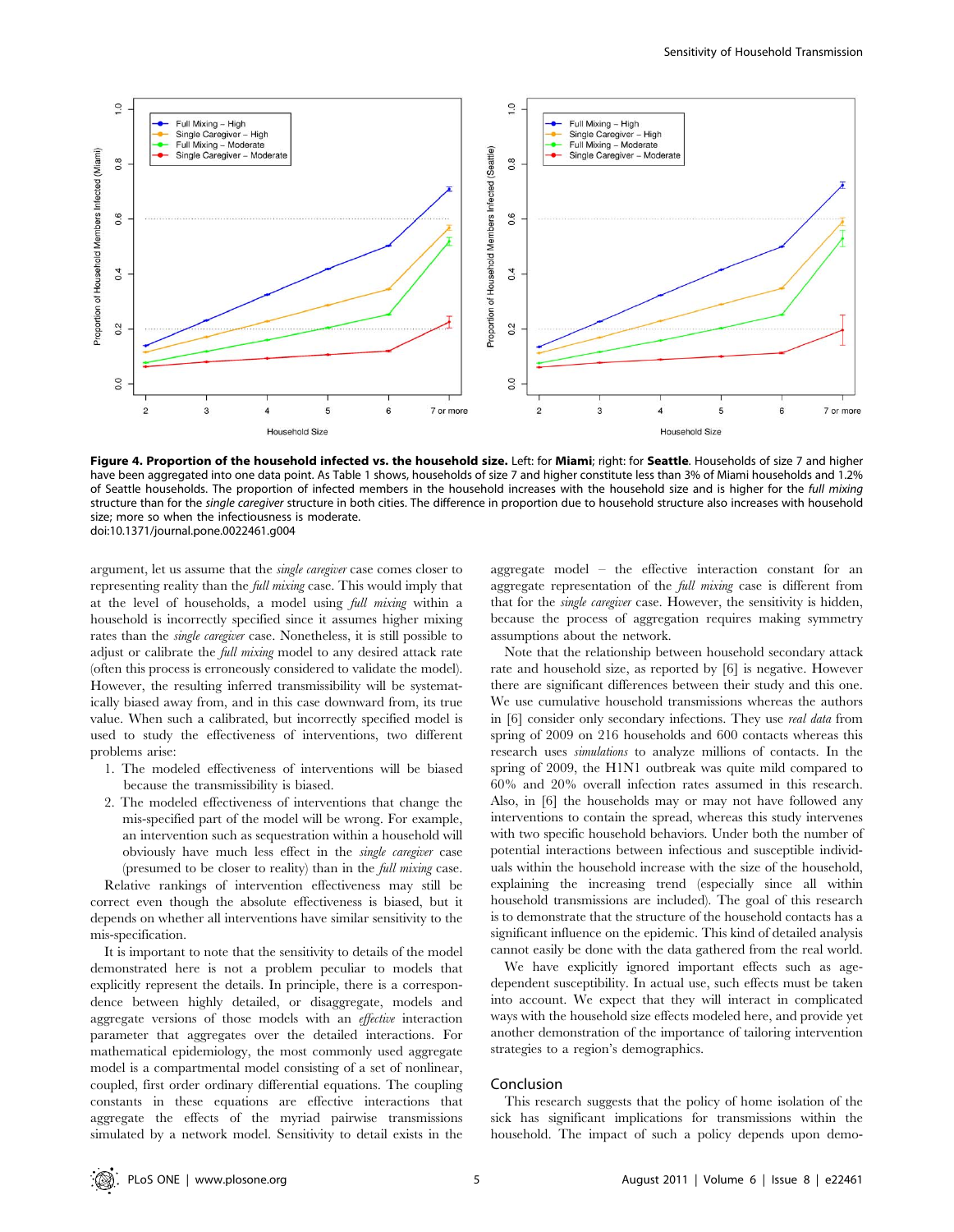



Number of Household Transmissions

Figure 5. The distribution of infections within Seattle households of size 5. Under full mixing conditions more households experience higher transmissions within the household. In case of the single caregiver model a majority of households experience fewer than two transmissions within the household, predominantly the caregiver. doi:10.1371/journal.pone.0022461.g005

graphics such as household size and on details of human behavior (full mixing or partial mixing of the sick with the rest of the household members). Public health policy and recommendations should take this differential impact into account. Future research should consider the provision of prophylactic medicines to caregivers. Such a study could analyze the impact on both the overall attack rate and the caregiver's relative risk.

#### Supporting Information

Appendix S1 Detailed description of disease model and the social network construction. (PDF)

#### References

- 1. Halloran M, Ferguson N, Eubank S, Longini I, Cummings D, et al. (2008) Modeling targeted layered containment of an influenza pandemic in the United States. In: Proceedings of the National Academy of Sciences (PNAS) PMCID. pp PMC2290797.
- 2. Germann T, Kadau K, Longini I, Macken C (2006) Mitigation strategies for pandemic influenza in the United States. Proceedings of the National Academy of Sciences 103: 5935–5940.
- 3. Barrett C, Bisset K, Leidig J, Marathe A, Marathe M (2009) An integrated modeling environment to study the co-evolution of networks, individual behavior, and epidemics. AI Magazine 31: 75–87.

#### Acknowledgments

We thank our external collaborators, the reviewers and members of the Network Dynamics and Simulation Science Laboratory (NDSSL) for their helpful suggestions and comments.

#### Author Contributions

Conceived and designed the experiments: AM BL JC SE. Performed the experiments: AM BL JC SE. Analyzed the data: AM BL JC SE. Contributed reagents/materials/analysis tools: AM BL JC SE. Wrote the paper: AM BL JC SE.

- 4. Ferguson N, Cummings D, Fraser C, Cajka J, Cooley P, et al. (2006) Strategies for mitigating an influenza pandemic. Nature 442: 448–452.
- 5. Bisset K, Marathe M (2009) A cyber-environment to support pandemic planning and response. DOE SciDAC Magazine. pp 36–47.
- 6. Cauchemez S, Donnelly C, Reed C, Ghani A, Fraser C, et al. (2009) Household transmission of 2009 pandemic influenza A (H1N1) virus in the United States. The New England Journal of Medicine 361: 2619.
- 7. Blendon R, Koonin L, Benson J, Cetron M, Pollard W, et al. (2008) Public response to community mitigation measures for pandemic influenza. Emerging Infect Diseases 14(5): 778–786.